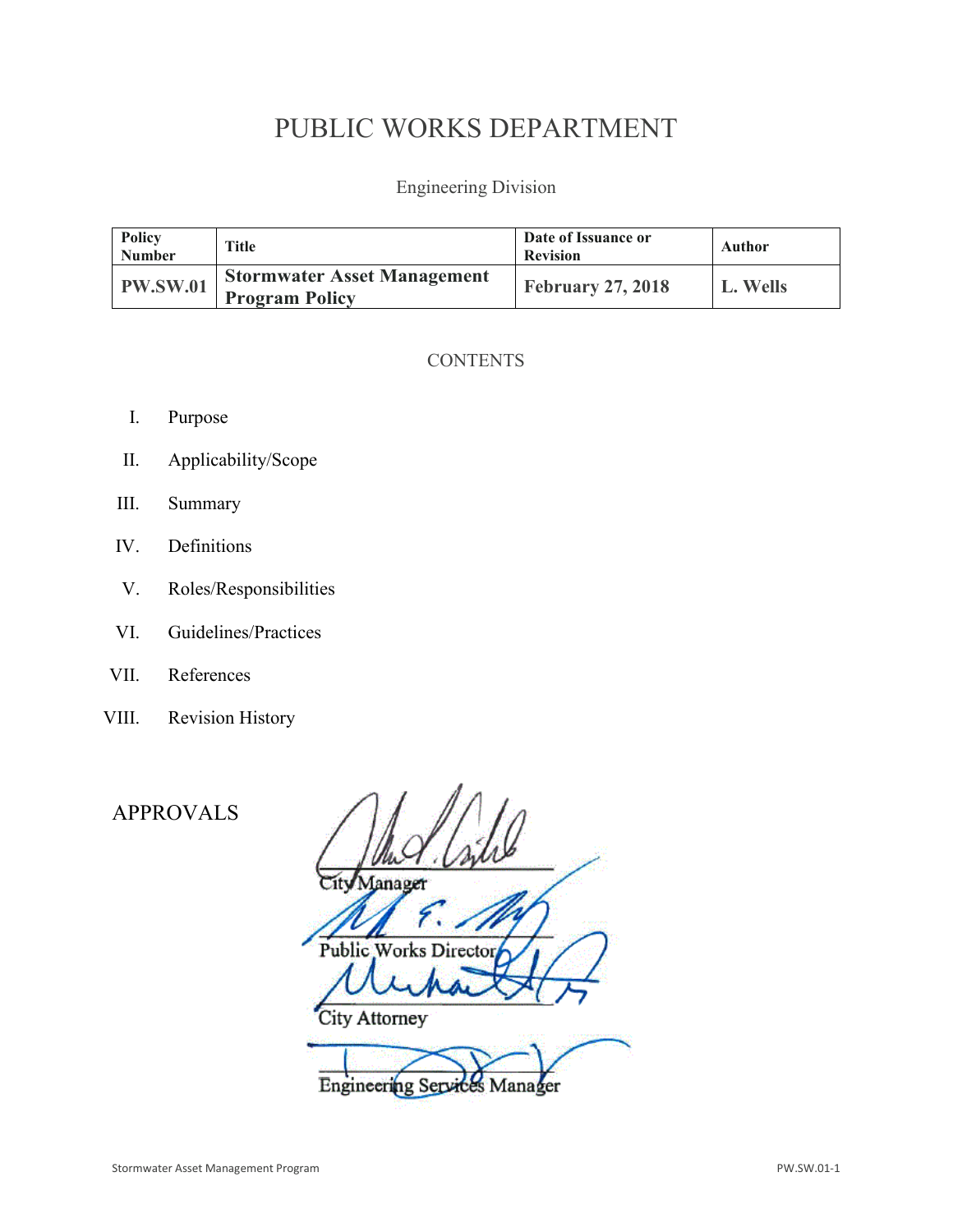### **I. Purpose**

The Asset Management Program Policy for the City's Stormwater system defines the key principles and requirements which the City will apply to relevant assets in order to manage the stormwater system. This policy ensures stormwater assets are managed in a way that improves both the day-to-day management and long-term planning of assets. The City of Greenville will leverage a strategic asset management approach to cost effectively manage the City's physical assets while providing safe and reliable services to the City's citizens and customers.

The City's Asset Management Program Policy was developed to align with the City's overall goals as well as with the goals outlined in the Stormwater Ordinance sections 19-7.2.2, Purpose and listed below.

- A. **Prevent additional harm due to periodic flooding** including loss of life and property and threats and inconveniences to public health, safety, welfare, and the environment.
- B. **Assure that development does not increase flood and drainage hazards** to others, or create unstable conditions susceptible to erosion.
- C. **Create no new financial burden on the taxpayer** for flood control projects, repairs to flood damaged public facilities and utilities, and for flood rescue and relief operations.
- D. **Protect, conserve, and promote orderly development** while protecting and conserving land and water resources.
- E. **Protect buildings and improvements to buildings from flood damage** to the greatest extent possible.
- F. **Conserve the hydrologic, hydraulic, water quality and other beneficial functions of flood-prone areas and Regulatory Floodplains.**
- G. **Prevent additional disruption of the economy and governmental services** due to stormwater and flood drainage.
- H. **Maintain eligibility for the City of Greenville in the National Flood Insurance Program** by equaling or exceeding its requirements and thus make federally subsidized flood insurance available at reduced rates. Comply with the rules and regulations of the National Flood Insurance Program codified as 44 CFR 59-79, as amended.
- I. **Maintain compliance with the provisions of the current, effective State of South Carolina NPDES General Permit** for Storm Water Discharges from Regulated Small Municipal Separate Storm Sewer Systems, SC Water Pollution Control Regulations 61-9. Comply with the rules and regulations of the NPDES codified as 40 CFR 122-131, as amended.
- J. **Conserve and improve the natural hydrologic, hydraulic, water quality and other beneficial functions of wetlands** by having, at a minimum, no net loss of wetlands in the city of Greenville, and further these beneficial functions of wetlands by having an objective of a net gain or improvement of wetland function.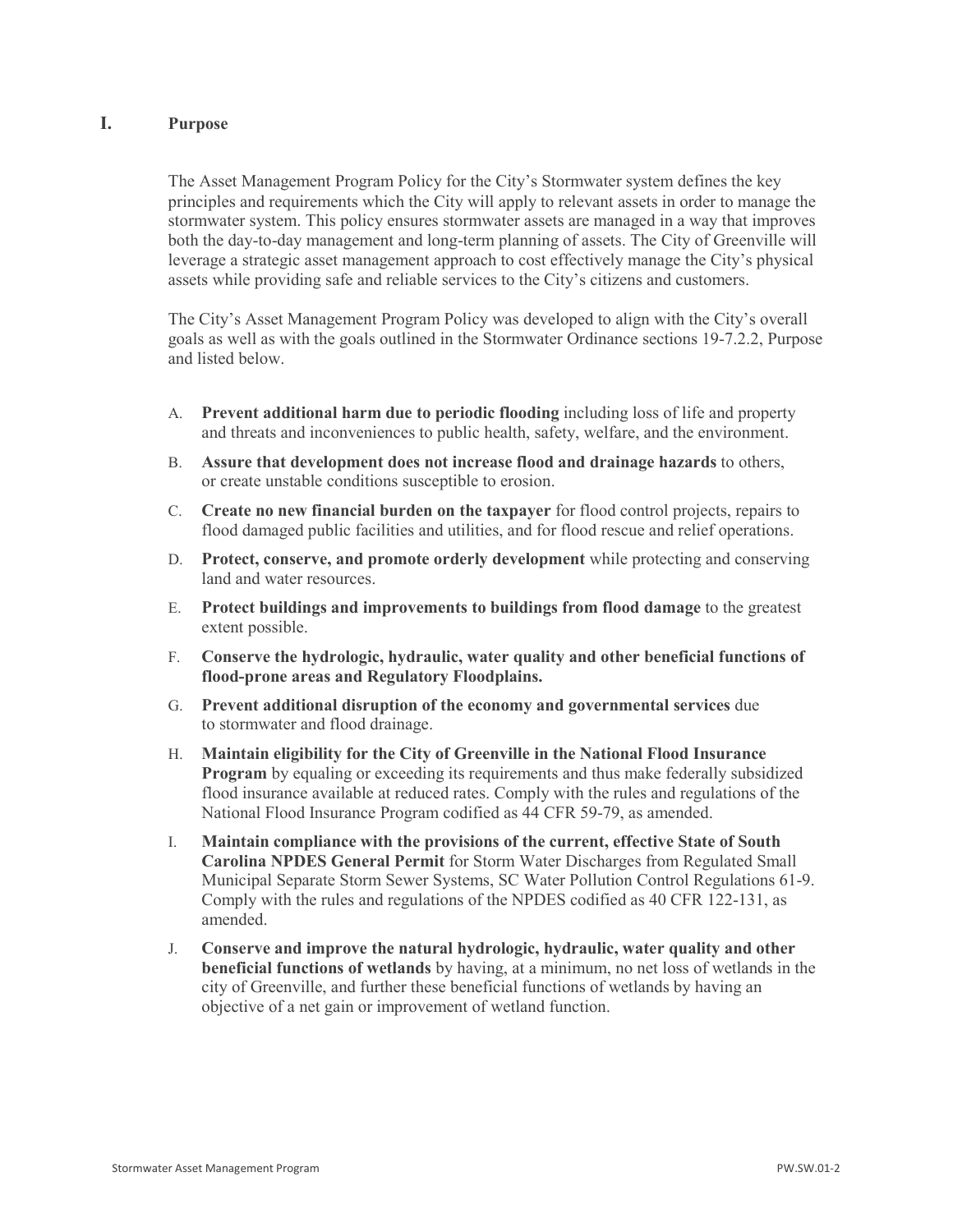# **II. Applicability/Scope**

This policy sets the principles and guidelines for Public Works Engineering and Operations staff to manage the stormwater program and infrastructure assets.

# **III. Summary**

The stormwater program is intended to cost-effectively and strategically balance the on-going deterioration of many different assets, each with different time scales of deterioration (years to decades), with a vast array of regulatory and customer requirements. To provide a sustainable service, the City's Environmental and Operations team is developing a process to manage asset condition and performance within the context of the utility's overall asset management strategy and level of service goals.

The bulk of the information in the sections below is informed by best practice techniques and standards from: the International Infrastructure Management Manual (IIMM), Institute of Asset Management (IAM), Water Environment Research Foundation (WERF), and ISO55000 (an [international standard](https://en.wikipedia.org/wiki/International_standard) covering management of physical assets).

# **IV. Definitions**

For the purposes of this policy, definitions of stormwater system components are consistent with definitions being used in other City planning documents.

*Asset Classes:* A grouping of assets of a similar nature and use.

*Asset Management Plan:* A combination of technical and financial management techniques over the life cycle of an asset combined with decision making tools to determine the most costeffective manner by which to provide a specified level of service.

*Condition Assessment:* The process of a qualified group of trained professionals performing an analysis of the condition of an asset or group of assets that may vary in terms of age, design, construction methods, and materials.

*Criticality:* Asset criticality is the relative risk of a high cost arising from failure of that asset. Criticality is comprised of two primary components; 1) Likelihood of Failure (LoF) and 2) Consequence of Failure (CoF). LoF is based on the asset's condition. CoF is determined by evaluating factors that measure the impact of a potential failure (e.g., Pipe failure will cause a road closure).

*Extent of Service:* The physical limits of service provided to stormwater assets. In general, the City of Greenville owns, operates, and maintains stormwater assets within the City's right of way (RoW) and established easements. The City is not responsible for the operation or maintenance of stormwater systems located outside of an established City right of way or easement.

*Level of Service:* A measure of service quality for a particular activity that defines the frequency and type of action desired to maintain operation of the stormwater conveyance system at an acceptable level. Level of service is composed of two measures of service quality; 1) a strategic measure and 2) a tactical level. The strategic level of service goal is focused on the stormwater program as a whole as defined by the stormwater ordinance to include citizen needs, regulatory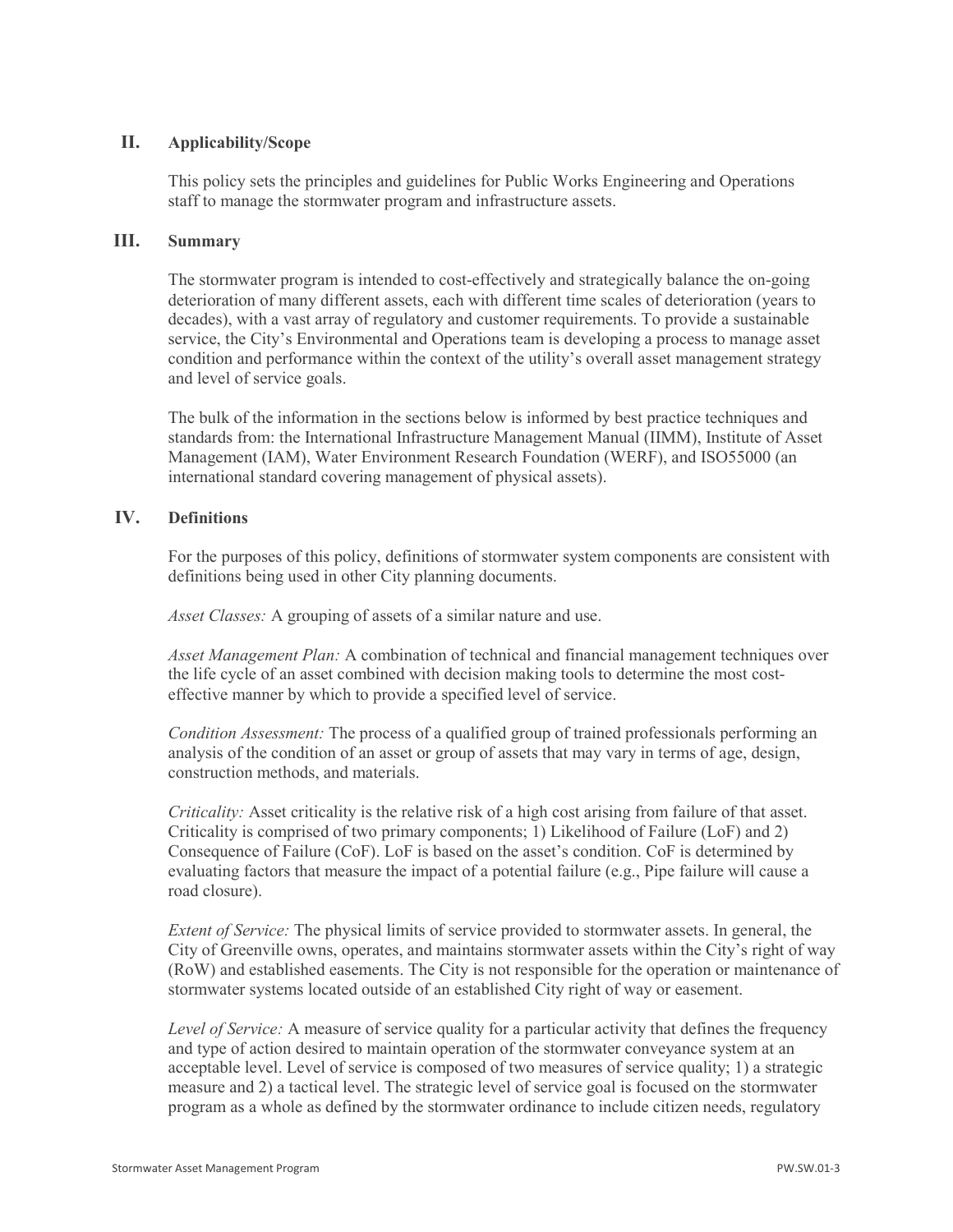drivers, and environmental concerns of the City. The tactical level of service identifies the infrastructure goals for the maintenance, repair, rehabilitation, and replacement of the system components.

*Stormwater Assets:* Physical assets owned, operated, and maintained by the City for the purpose of storing, conveying, or treating stormwater runoff. These assets include pipes, culverts, ditches, inlets and junction boxes, and stormwater control measures.

# **V. Roles/Responsibilities**

This policy is intended to provide guidance for the Public Works Director and those designated by the Public Works Director (i.e. Engineering Services Manager).

The Public Works Director oversees the implementation of the asset management policies. In addition, the Public Works Director or those designated by the Director will:

- Implement rehabilitation strategy;
- Develop asset management strategies, guidelines, and practices;
- Monitor and report operation and maintenance of key performance indicators;
- Monitor and report capital improvement project key performance indicators;
- Recommend budgets to achieve stated levels of service for operations and maintenance;
- Recommend budgets to achieve stated levels of service for capital improvement projects, and;
- Develop and maintain asset inventory and condition assessments;

# **VI. Guidelines/Practices**

The City is committed to the guidelines and practices stated below.

- The City will implement a stormwater Asset Management Program based on best practice guidance from nationally and internationally recognized sources.
- The City will define levels of service to meet or exceed legal and regulatory requirements.
- The City will develop and implement a condition assessment program to target critical and non-critical assets.
- The City will utilize an asset management information system and align workflow processes to collect and maintain appropriate high quality data for consistent and transparent analysis and reporting.
- The City will define operation, maintenance, and rehabilitation strategies.
- The City will approach operational and capital improvement project decision-making with data that consistently considers future demands and whole life-cycle risks and costs.
- The City will develop key performance measures to monitor the program.